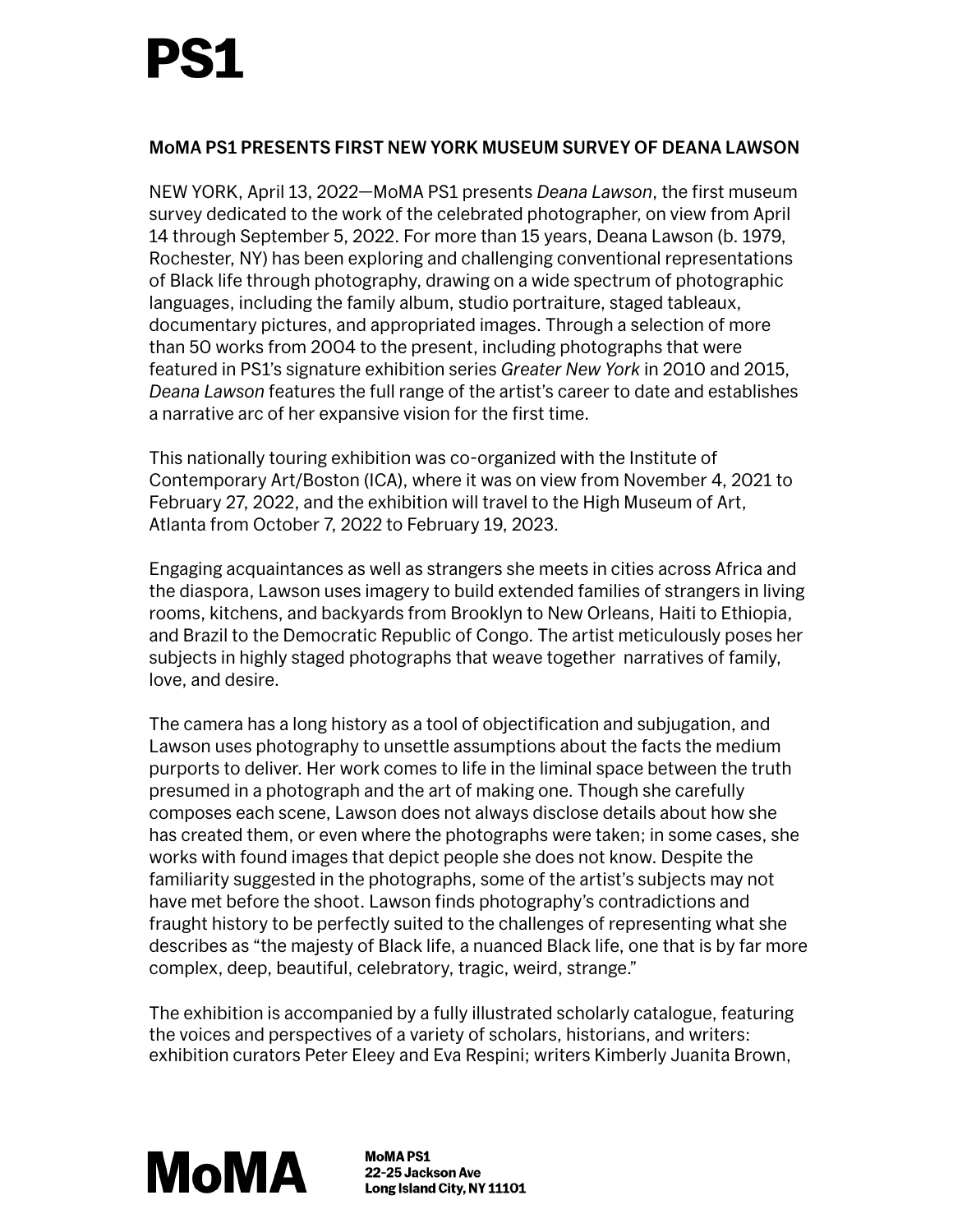Tina M. Campt, Alexander Nemerov, and Greg Tate; and a conversation between Deana Lawson and photography scholar Deborah Willis.

*Deana Lawson* is co-organized by MoMA PS1 and ICA/Boston. Organized by Peter Eleey, Curator-at-Large, UCCA Center for Contemporary Art, Beijing and Shanghai, and Eva Respini, Barbara Lee Chief Curator, ICA/Boston, with Anni Pullagura, Curatorial Assistant, ICA/Boston.

### ABOUT THE ARTIST

Deana Lawson (b. 1979, Rochester, NY) lives and works between New York and Los Angeles. Lawson received her B.F.A. from Pennsylvania State University (2001) and M.F.A. from the Rhode Island School of Design (2004). Lawson is the recipient of a Guggenheim Fellowship (2013), Aaron Siskind Fellowship Grant (2008–09), and a New York Foundation for the Arts Grant (2006), among others. In 2020, she was selected for the Hugo Boss Prize, the first photographer to receive the award in recognition of achievement in contemporary art. She is currently the inaugural Dorothy Krauklis '78 Professor of Visual Arts with the Lewis Center for the Arts at Princeton University.

## SUPPORT

*Deana Lawson* is made possible with major support from the Henry Luce Foundation and The Andy Warhol Foundation for the Visual Arts.



The Andy Warhol Foundation for the Visual Arts

Significant support for the MoMA PS1 presentation is provided by Robert and Jamie Soros. Additional funding is provided by Jarl and Pamela Mohn.

### ABOUT MoMA PS1

MoMA PS1 champions art and artists at the intersection of the social, cultural, and political issues of our time. Providing audiences with the agency to ask questions, access to knowledge, and a forum for public debate, PS1 has offered insight into artists' diverse worldviews for more than 40 years. Founded in 1976 by Alanna Heiss, the institution was a defining force in the alternative space movement in New York City, transforming a nineteenth century public schoolhouse in Long Island City into a site for artistic experimentation and creativity. PS1 has been a member of New York City's Cultural Institutions Group (CIG) since 1982 and